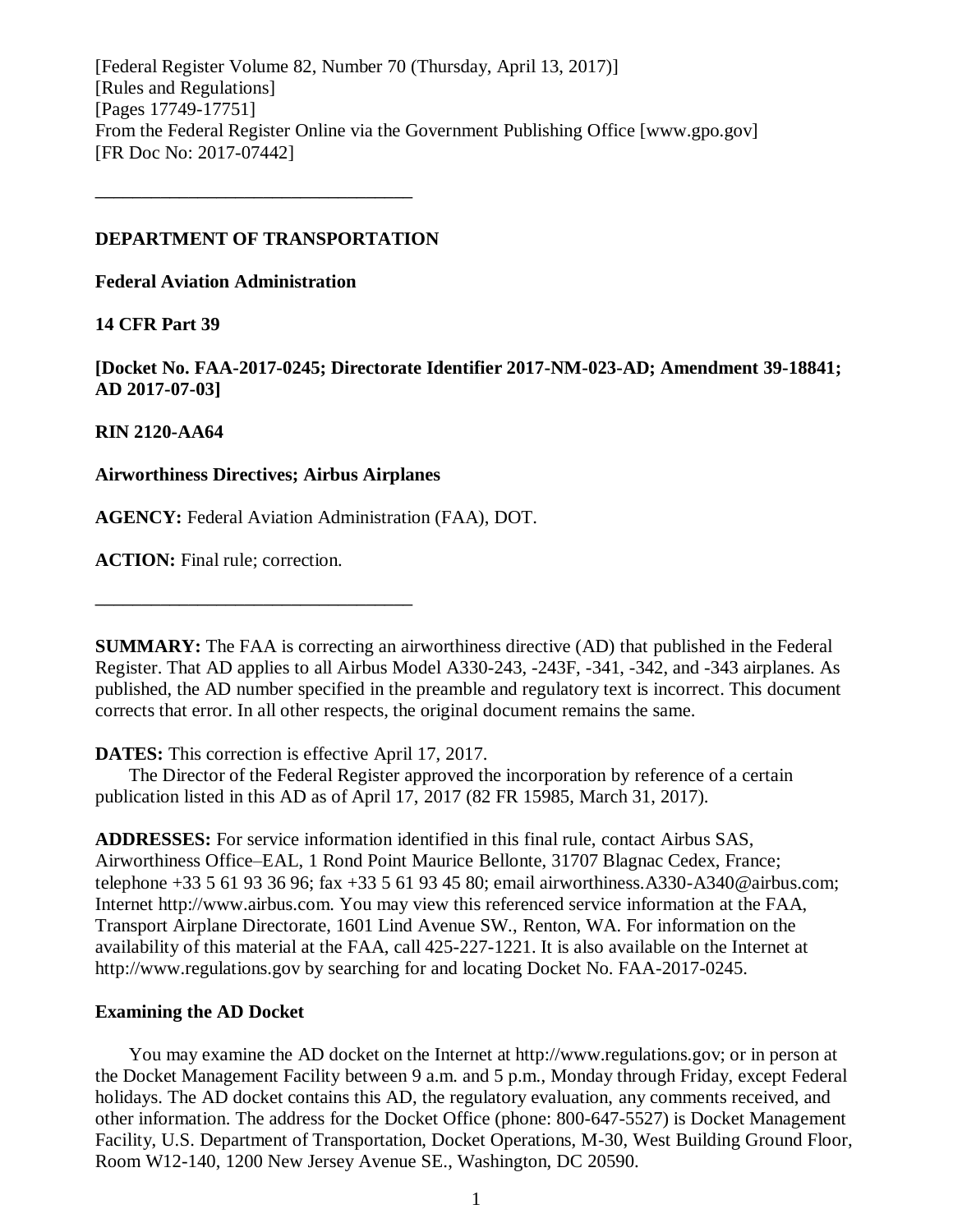**FOR FURTHER INFORMATION CONTACT:** Vladimir Ulyanov, Aerospace Engineer, International Branch, ANM-116, Transport Airplane Directorate, FAA, 1601 Lind Avenue SW., Renton, WA 98057-3356; telephone 425-227-1138; fax 425-227-1149.

**SUPPLEMENTARY INFORMATION:** As published, Airworthiness Directive 2017-07-05, Amendment 39-18841 (82 FR 15985, March 31, 2017), requires an inspection to determine if affected hydraulic pressure tube assemblies are installed, and replacement with serviceable hydraulic pressure tube assemblies if necessary, for all Airbus Model A330-243, -243F, -341, -342, and -343 airplanes. That AD also requires repetitive replacements of serviceable hydraulic pressure tube assemblies.

#### **Need for the Correction**

As published, the AD number specified in the preamble and regulatory text is incorrect. The incorrectly specified number was AD 2017-07-05, which is assigned to another AD; the correct number is AD 2017-07-03.

### **Related Service Information Under 1 CFR Part 51**

Airbus has issued Alert Operators Transmission (AOT) A71L012-16, Revision 01, dated February 24, 2017. The service information describes procedures for replacing hydraulic pressure tube assembly, part number (P/N) AE711121-18, and hydraulic pressure tube assembly, P/N AE711121-18 Rev A. This service information is reasonably available because the interested parties have access to it through their normal course of business or by the means identified in the ADDRESSES section.

#### **Correction of Publication**

This document corrects an error and correctly adds the AD as an amendment to 14 CFR 39.13. Although no other part of the preamble or regulatory information has been corrected, we are publishing the entire rule in the Federal Register.

The effective date of this AD remains April 17, 2017.

Since this action only corrects an AD number, it has no adverse economic impact and imposes no additional burden on any person. Therefore, we have determined that notice and public procedures are unnecessary.

### **List of Subjects in 14 CFR Part 39**

Air transportation, Aircraft, Aviation safety, Incorporation by reference, Safety.

#### **Adoption of the Correction**

Accordingly, pursuant to the authority delegated to me by the Administrator, the Federal Aviation Administration amends part 39 of the Federal Aviation Regulations (14 CFR part 39) as follows:

### **PART 39–AIRWORTHINESS DIRECTIVES**

1. The authority citation for part 39 continues to read as follows:

Authority: 49 U.S.C. 106(g), 40113, 44701.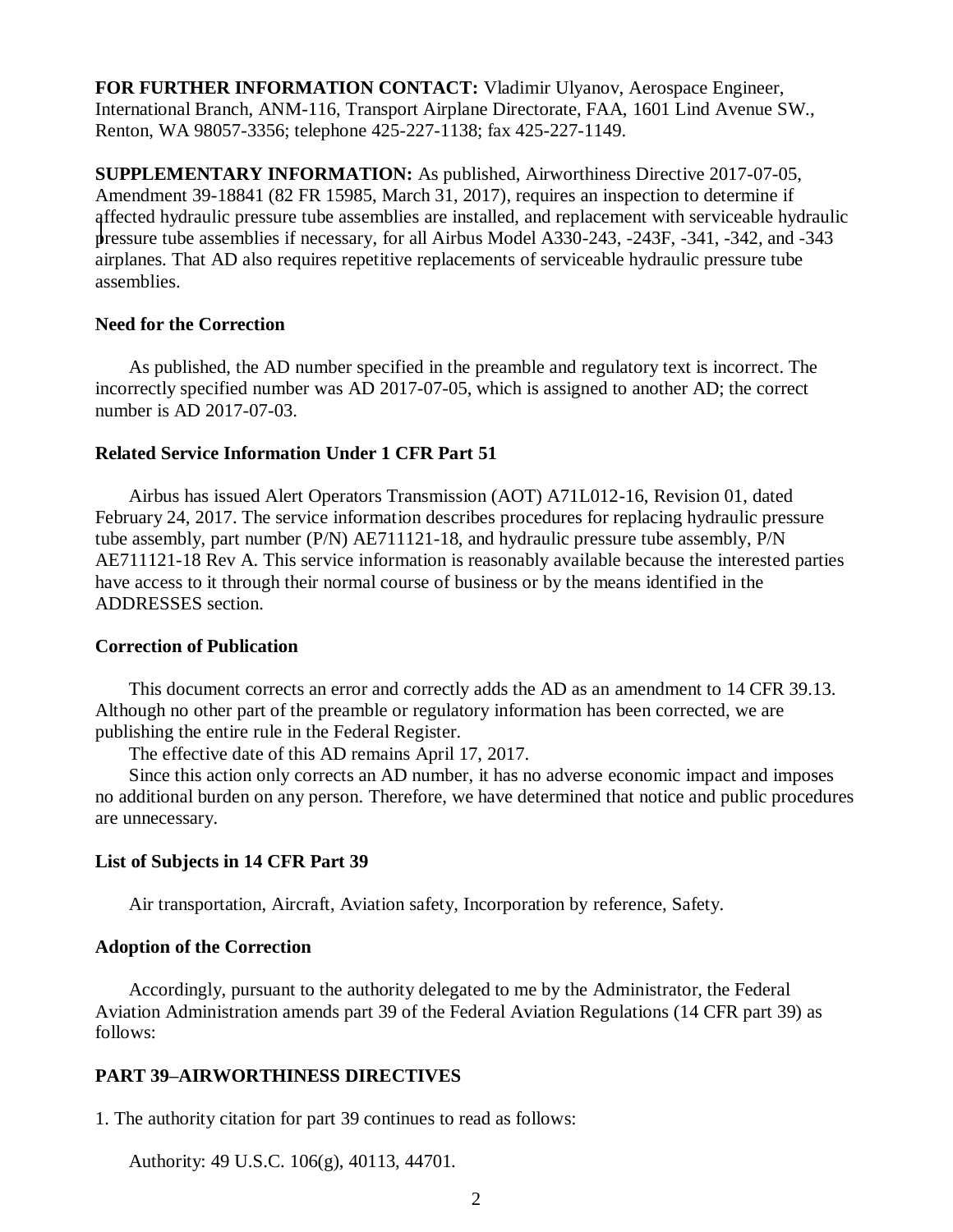# **§ 39.13 [Corrected]**

2. The FAA amends § 39.13 by adding the following new airworthiness directive (AD):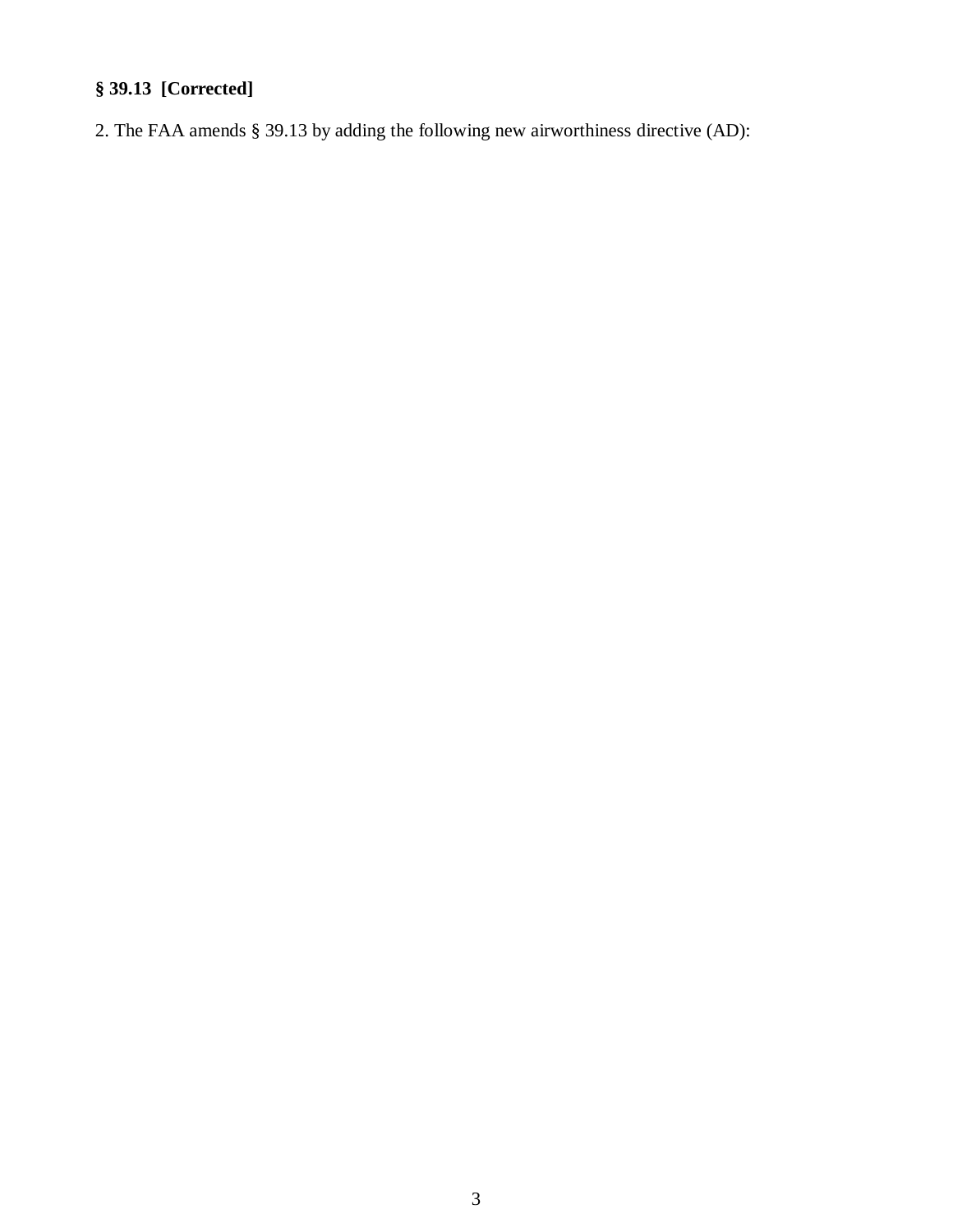# **AIRWORTHINESS DIRECTIVE**



**Aviation Safety**

**www.faa.gov/aircraft/safety/alerts/** www.gpoaccess.gov/fr/advanced.html

**2017-07-03 Airbus:** Amendment 39-18841; Docket No. FAA-2017-0245; Directorate Identifier 2017-NM-023-AD.

### **(a) Effective Date**

This AD is effective April 17, 2017.

# **(b) Affected ADs**

None.

# **(c) Applicability**

This AD applies to Airbus Model A330-243, -243F, -341, -342, and -343 airplanes, certificated in any category, all manufacturer serial numbers.

# **(d) Subject**

Air Transport Association (ATA) of America Code 71, Powerplant.

### **(e) Reason**

This AD was prompted by a determination that cracks can develop on the ripple damper of the hydraulic pressure tube assembly, which could lead to hydraulic leakage and consequent loss of the green hydraulic system. This AD was also prompted by reports of failure of the ripple damper of the hydraulic pressure tube assembly. We are issuing this AD to prevent cracking and failure of the ripple damper of the hydraulic pressure tube assembly, which could, in combination with other system failures, result in reduced control of the airplane.

# **(f) Compliance**

Comply with this AD within the compliance times specified, unless already done.

# **(g) Definition of Affected Part**

For the purpose of this AD, a hydraulic pressure tube assembly, part number (P/N) AE711121-18, as introduced by Airbus mod 205242, is hereafter referred to as an "affected part" in this AD.

# **(h) Definition of Serviceable Part**

For the purpose of this AD, a "serviceable part" is a hydraulic pressure tube assembly (which has a double-welded ripple damper installed), P/N AE711121-18 Rev A, that has accumulated fewer than 800 total flight cycles since first installation on an airplane. The hydraulic pressure tube assembly, P/N AE711121-18 Rev A, is introduced by Airbus mod 206979 on the production line.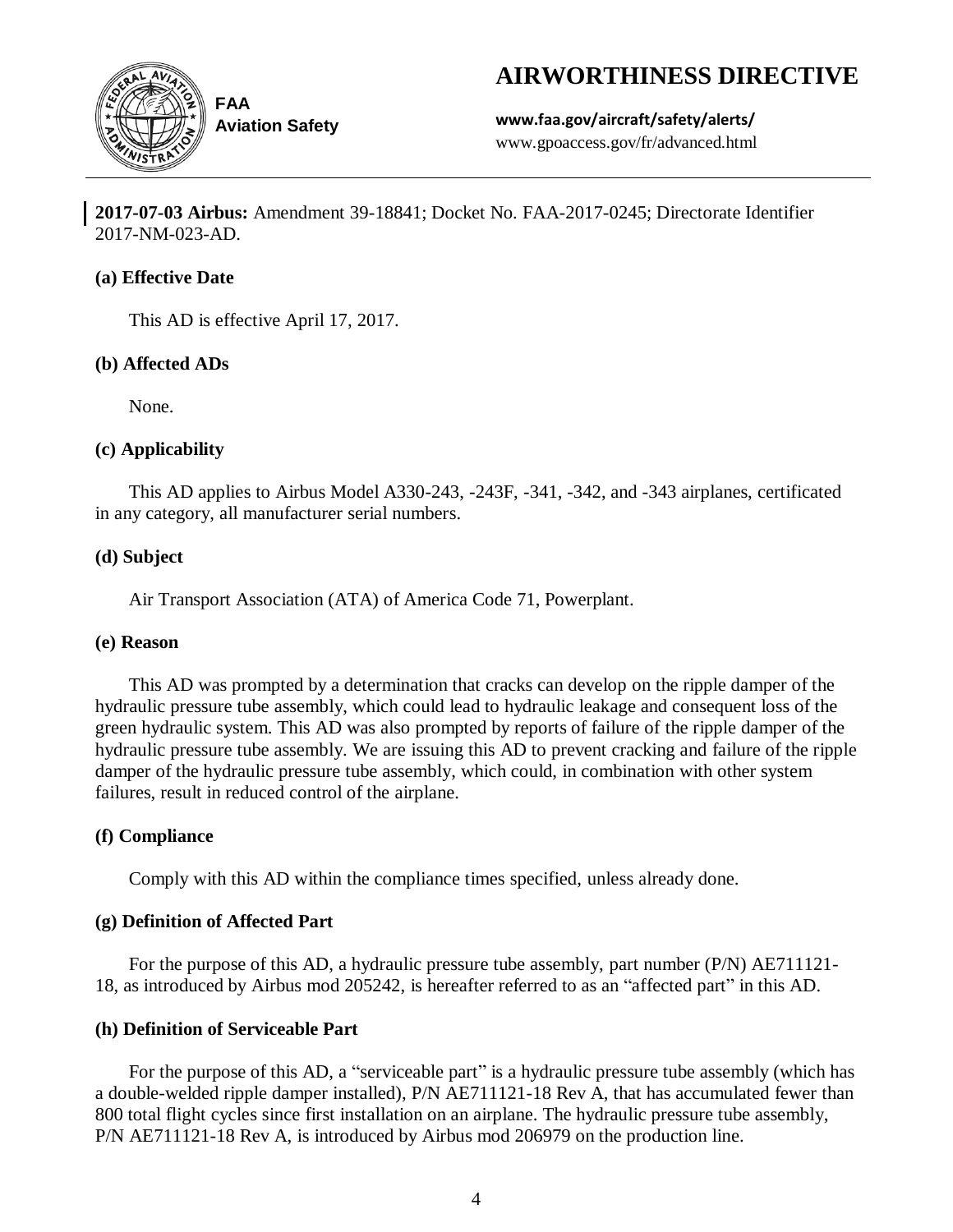### **(i) Identification of Affected Parts**

Within 15 days after April 17, 2017 (the effective date of this AD), inspect to determine the part number of the hydraulic pressure tube assembly that is installed on each engine. A review of airplane maintenance records is acceptable in lieu of this inspection if the part number of the hydraulic pressure tube assembly can be conclusively determined from that review.

### **(j) Replacement of Affected Parts**

Within the compliance time specified in table 1 to paragraph (j) of this AD, as applicable, or within 4 months after April 17, 2017 (the effective date of this AD), whichever occurs first, replace each affected part (see paragraph (g) of this AD) with a serviceable part (see paragraph (h) of this AD), in accordance with the instructions of Airbus Alert Operators Transmission (AOT) A71L012- 16, Revision 01, dated February 24, 2017.

| Flight cycles accumulated *     | <b>Compliance time</b>                                                           |
|---------------------------------|----------------------------------------------------------------------------------|
| Fewer than 775 total flight     | Before exceeding 800 total flight cycles on the affected hydraulic               |
| cycles                          | pressure tube assembly since first installation on an airplane.                  |
| 775 total flight cycles or more | Within 25 flight cycles after April 17, 2017 (the effective date of<br>this AD). |
| An unknown number of flight     | Within 25 flight cycles after April 17, 2017 (the effective date of              |
| cycles accumulated              | this AD).                                                                        |

**Table 1 to Paragraph (j) of This AD–Replacement Compliance Times**

Unless specified otherwise, the flight cycles in the "flight cycles accumulated" column of table 1 to paragraph (j) of this AD are those accumulated by an affected hydraulic pressure tube assembly, on April 17, 2017 (the effective date of this AD), since first installation on an airplane.

### **(k) Repetitive Replacement of Serviceable Parts–Life Limit**

Before a serviceable part (see paragraph (h) of this AD) exceeds 800 total flight cycles since first installation on an airplane, replace it with a serviceable part, in accordance with the instructions of Airbus AOT A71L012-16, Revision 01, dated February 24, 2017.

### **(l) Engine Installation Limitation**

As of April 17, 2017 (the effective date of this AD), except as required by paragraph (m) of this AD, it is allowed to install on any airplane a replacement engine having an affected part (see paragraph (g) of this AD) installed, provided that, before that affected part exceeds 800 total flight cycles since first installation on an airplane, or within 4 months after April 17, 2017 (the effective date of this AD), whichever occurs first, the part is replaced with a serviceable part (see paragraph (h) of this AD), in accordance with the instructions of Airbus AOT A71L012-16, Revision 01, dated February 24, 2017.

### **(m) Parts and Engine Installation Prohibition**

As of 4 months after April 17, 2017 (the effective date of this AD): Do not install on any airplane an affected part (see paragraph (g) of this AD), or an engine having an affected part installed.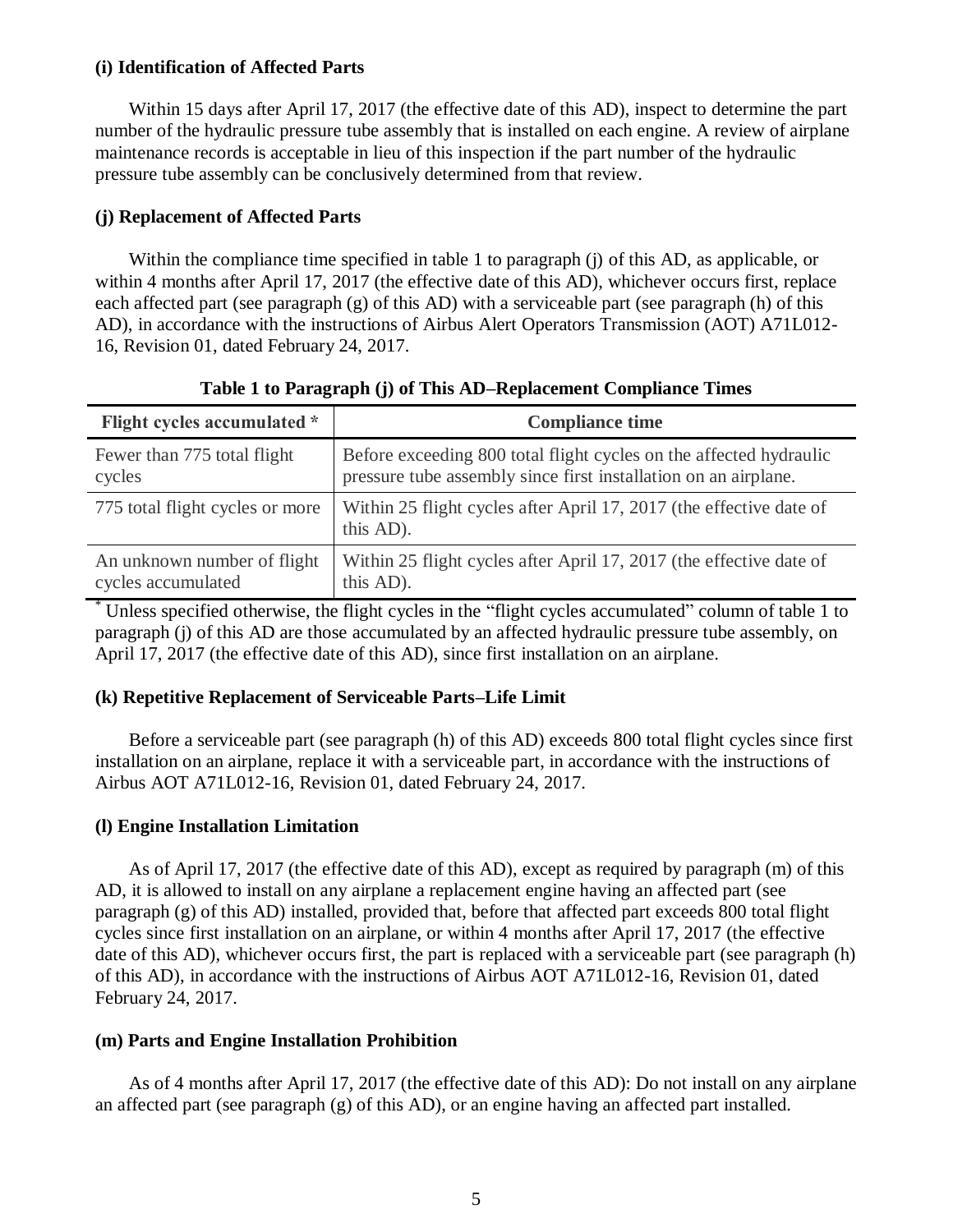### **(n) Credit for Previous Actions**

This paragraph provides credit for actions required by paragraph (j) of this AD, if those actions were performed before April 17, 2017 (the effective date of this AD) using Airbus AOT A71L012- 16, dated December 22, 2016.

### **(o) Other FAA AD Provisions**

The following provisions also apply to this AD:

(1) Alternative Methods of Compliance (AMOCs): The Manager, International Branch, ANM-116, Transport Airplane Directorate, FAA, has the authority to approve AMOCs for this AD, if requested using the procedures found in 14 CFR 39.19. In accordance with 14 CFR 39.19, send your request to your principal inspector or local Flight Standards District Office, as appropriate. If sending information directly to the International Branch, send it to ATTN: Vladimir Ulyanov, Aerospace Engineer, International Branch, ANM-116, Transport Airplane Directorate, FAA, 1601 Lind Avenue SW., Renton, WA 98057-3356; telephone 425-227-1138; fax 425-227-1149. Information may be emailed to: 9-ANM-116-AMOC-REQUESTS@faa.gov. Before using any approved AMOC, notify your appropriate principal inspector, or lacking a principal inspector, the manager of the local flight standards district office/certificate holding district office.

(2) Contacting the Manufacturer: For any requirement in this AD to obtain corrective actions from a manufacturer, the action must be accomplished using a method approved by the Manager, International Branch, ANM-116, Transport Airplane Directorate, FAA; or the European Aviation Safety Agency (EASA); or Airbus's EASA Design Organization Approval (DOA). If approved by the DOA, the approval must include the DOA-authorized signature.

#### **(p) Related Information**

(1) Refer to Mandatory Continuing Airworthiness Information (MCAI) EASA Airworthiness Directive 2017-0041, dated February 24, 2017; corrected February 28, 2017, for related information. This MCAI may be found in the AD docket on the Internet at http://www.regulations.gov by searching for and locating Docket No. FAA-2017-0245.

(2) For more information about this AD, contact Vladimir Ulyanov, Aerospace Engineer, International Branch, ANM-116, Transport Airplane Directorate, FAA, 1601 Lind Avenue SW., Renton, WA 98057-3356; telephone 425-227-1138; fax 425-227-1149. Information may be emailed to: 9-ANM-116-AMOC-REQUESTS@faa.gov.

(3) Service information identified in this AD that is not incorporated by reference is available at the addresses specified in paragraphs  $(q)(4)$  and  $(q)(5)$  of this AD.

#### **(q) Material Incorporated by Reference**

(1) The Director of the Federal Register approved the incorporation by reference (IBR) of the service information listed in this paragraph under 5 U.S.C. 552(a) and 1 CFR part 51.

(2) You must use this service information as applicable to do the actions required by this AD, unless this AD specifies otherwise.

(3) The following service information was approved for IBR on April 17, 2017 (82 FR 15985, March 31, 2017).

(i) Airbus Alert Operators Transmission (AOT) A71L012-16, Revision 01, dated February 24, 2017.

(ii) Reserved.

(4) For service information identified in this AD, contact Airbus SAS, Airworthiness Office–

EAL, 1 Rond Point Maurice Bellonte, 31707 Blagnac Cedex, France; telephone +33 5 61 93 36 96;